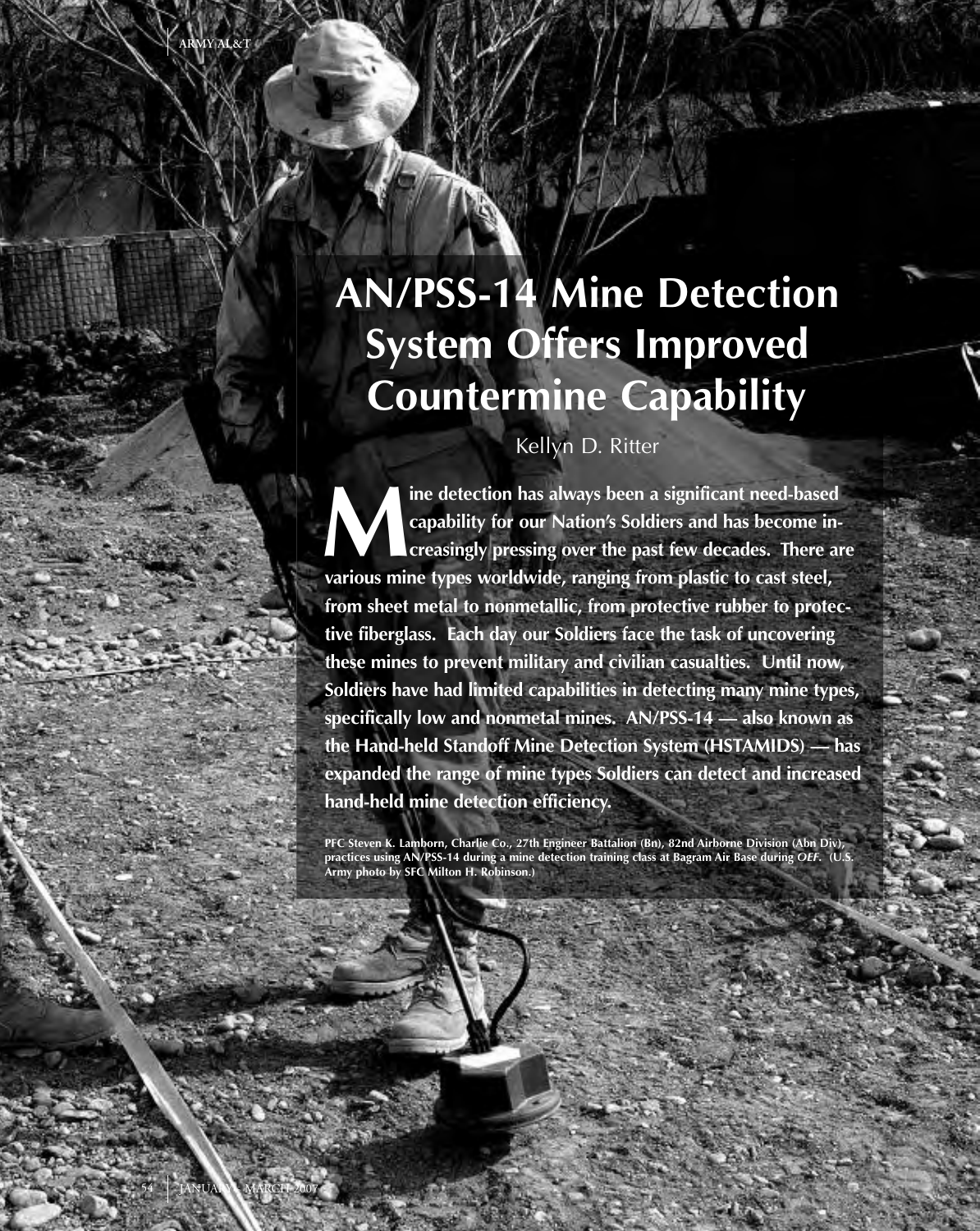Phil Purdy, Deputy Product Manager for Countermine, Project Manager Close Combat Systems, and Mark Locke, AN/PSS-14 Project Management Engineer, met with *Army AL&T* Magazine to discuss the importance of the Army's most advanced hand-held countermine system.

### **Hand-Held Countermine History**

Hand-held mine detection originated during WWII when the use of mines became more prevalent in battle, increasing the need to counteract this threat. During this period, all mines contained a large quantity of metal and the first mine detectors functioned as metal detectors. Beginning in the 1970s, foreign enemies created plastic case mines that had a much lower

metallic consistency, rendering them much harder to detect with conventional mine detection equipment. The fatality threat changed for Soldiers, who were now exposed to mines that were undetectable or

inaccurately detectable with their previously dependable equipment.

The Army sought to create a hand-held mine detector that would counter the new endangerment posed by nonmetal mines and, in response, fielded the AN/PRS-7. However, in the midst of deploying these units, the Army recalled all AN/PRS-7 devices because they were unreliable and error prone. As Purdy explained, "a mine detection device has to be considered sufficiently reliable with a 92-plus percent success rate, as well as portray a high level of confidence by the Soldiers who use it, for it to be successful." The AN/PRS-7 failed to meet these stipulations, and the nonmetal mine threat continued to increase. Nearly 10

years passed as the Army sought a functional hand-held countermine system that would be rugged, durable and operable in all environments.

AN/PSS-12 — a metal detector bought as a commercial-off-the-shelf item from Schiebel Corp. of Austria and fielded in the early 1990s — promised new advances in the field. It was the most advanced metal detector on the market, but still could only detect metal mines. "AN/PSS-12 was much more advanced than any previous metal detector but still did not provide the needed capability for our Soldiers — that of accurate nonmetal mine detection," Locke explained.

# **Unit Development**

Beginning in 1992, development of what would become the AN/PSS-14

AN/PSS-14 has expanded the range of mine types Soldiers can detect and increased hand-held mine detection efficiency.

mine detection technology effort. The development was originally a science and technology objective sponsored by the Defense Advanced Research Projects Agency (DARPA).

device revitalized the

DARPA examined new technologies to combat nonmetal mine threats, such as ground penetrating radar (GPR) and chemical, metal or thermal neutron activation, and found that GPR was the most reliable source of mine detection, because many of the other technologies had specific limitative regulations.

AN/PSS-14 was the first modern-day countermine device to use radar detection. Older systems, such as AN/PSS-11 and -12, lacked GPR, enabling only metal mine detection. The device's technological development was extremely complex and took years of engineering testing to perfect. Purdy explained that, "as AN/PSS-14 was being tested, our engineers kept hitting



**Combat engineers from the Army's 10th Mountain Division (Light) (10th Mtn Div (L)) work in teams of two while clearing mine fields at Bagram Air Base, Afghanistan. One Soldier initially probes the area, and the other Soldier sweeps it with an AN/PSS-14. (U.S. Army photo by SGT Greg Heath, 4th Public Affairs Detachment (PAD).)**

different roadblocks in which one seemingly minute detail would affect the system's functionality." Eventually, the engineering succeeded and the Army contracted CyTerra Corp., a technology provider specializing in military defense and homeland security, to produce AN/PSS-14. The device was first fielded in 2001 at the onset of *Operation Enduring Freedom (OEF)*.

# **Life-Cycle Speed**

AN/PSS-14 technology was so valuable to Soldiers that it was approved for field use before undergoing the customary regulatory steps for production. When Soldiers began deploying for *OEF* in 2001, they needed a more advanced capability for mine detection than what AN/PSS-12 technology was providing. The AN/PSS-14 program entered into the engineering and manufacturing development (EMD) phase of its life cycle in 2000-01. "Normally, the EMD process takes three more years of development before the product is classified and deployed for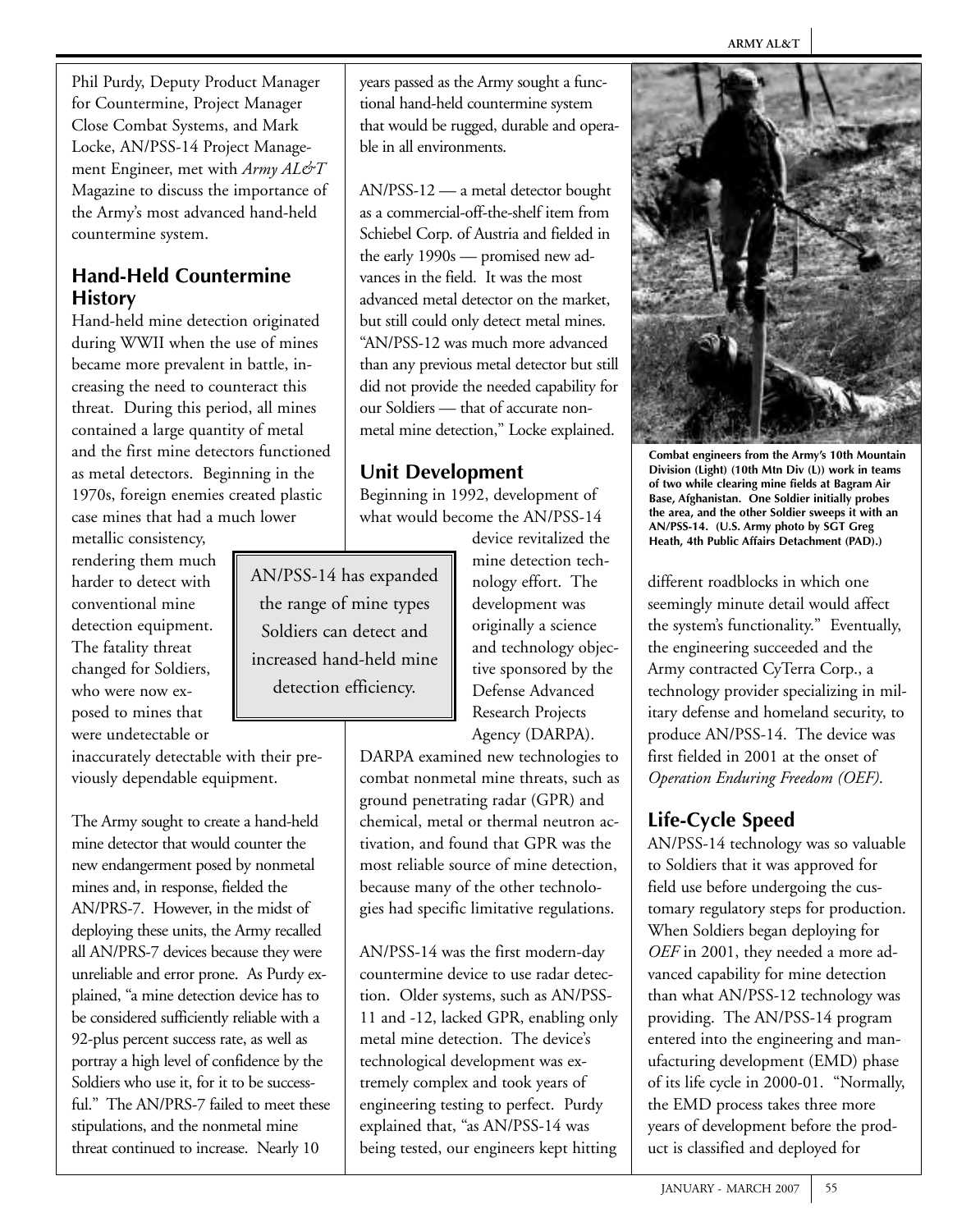

Soldier use," Purdy explained. "However, the need for advanced mine detec-

tion technology was so critical that the Army Requirements Oversight Council (AROC) accelerated the life-cycle process of AN/PSS-14 and surpassed the normal processing time frame." AROC awarded CyTerra Corp., (now L-3 Communications) \$2 million to field 210 AN/PSS-14 systems, and the life-cycle process was shortened to one year of low-rate production.

Even after deploy-

ment, the system had to be tested operationally in CONUS to reach Milestone C for completion of its proper life cycle. After approximately two

years of developmental, operational and production testing, AN/PSS-14

> was type classified and ready for massive deployment. L-3 Communications was awarded a contract in July 2006 for full-rate production and is currently constructing thousands of units for *OEF/Operation Iraqi Freedom (OIF)*.

Normally, the EMD process takes three more years of development before the product is classified and deployed for Soldier use. However, the need for advanced mine detection technology was so critical that the AROC accelerated the life-cycle process of AN/PSS-14 and surpassed the normal processing time frame.

**Logistics** AN/PSS-14's revolutionary aspect is that it consists of both a metal detector and GPR, giving it dual capability. The pulsed electromagnetic metal

**Technological**

detector portion of the device is extremely sensitive, "probably the number two or three metal detector in the world," Purdy explained. Previous

devices could not pick up the smallest traces of metal composites — a feat AN/PSS-14 could accomplish. AN/ PSS-14 can detect even the most diminutive piece of metal and GPR enables it to detect the explosive part of the mine instead of just the metal part. The combination of the metal detector and GPR enables AN/PSS-14 to detect anything below the surface with mine-like characteristics, thereby essentially detecting metallic and low-metallic mines.

The addition of GPR has extensively reduced the mine detection margin of error. The dual-detection capability enables AN/PSS-14 to sustain a low false-alarm rate. David Elliot, Operations Manager for the HALO (Hazardous Areas Life-Support Organisation) Trust in Sri Lanka, a charitable organization that specializes in humanitarian land mine removal, contends that "the addition of GPR to mine detecting devices poses a sixfold increase in the productivity/clearing rate."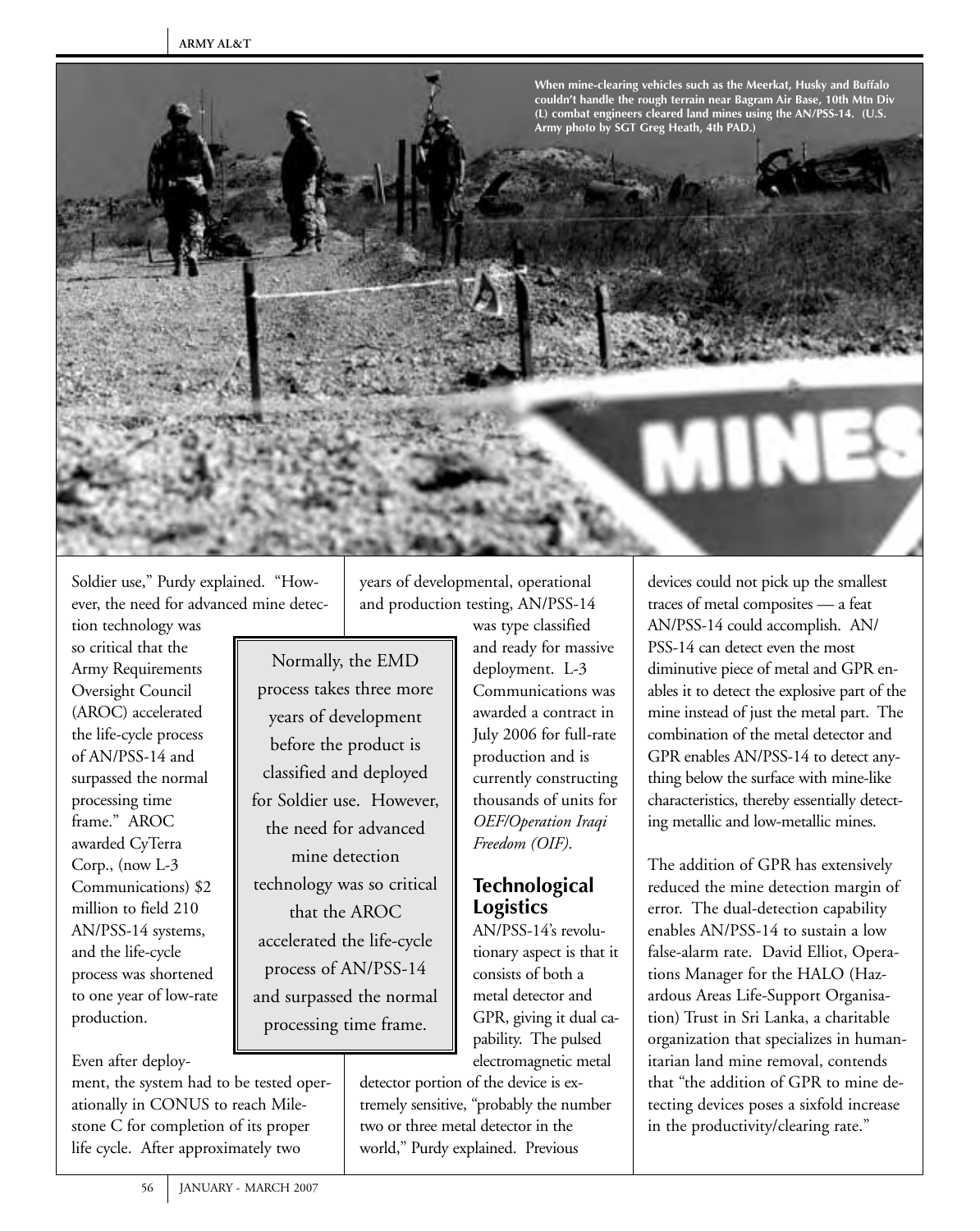AN/PSS-14 also has the unprecedented capability to reject metal clutter that is detected by the device's metal detector portion. "Previous mine detectors, because they were designed to identify any metal substance, could not discriminate between clutter metal and mine metal," Locke explained. "Soldiers spent endless amounts of time marking and uncovering any pieces or scraps of metal, which frequently were not actual mines. The process was tedious and inefficient."

AN/PSS-14 indicates to the user whether metal is detected but will not signal a mine detection unless GPR identifies other mine-like material. When AN/PSS-14 detects mine-like material, it alerts the operator through audio signals — the first, a sound that indicates metal has been detected. The second sound, of a different pitch and tone, is the aided target recognition, which signifies that the combination of metal detector and GPR signals indicates the presence of a mine. These sounds are all filtered through earpieces, which the Soldier wears under his/her helmet. An advanced microprocessor allows readings to be accomplished quickly and accurately, thereby immensely decreasing the margin of error, making AN/PSS-14 an enormously time- and monetarysaving device.

The dual-detection system also prevents environmental factors that previously inhibited accurate readings from standard mine detectors. "Metallic soil, which exists in climates such as those in Bosnia, Afghanistan and Cambodia, presents hazardous dilemmas as it essentially renders mine detectors useless because they cannot distinguish metal objects from substances contained in the metallic soil," Locke said. AN/PSS-14 balances out the

soil's metallic components, which in turn makes the soil "invisible" in light of its detection scheme.

The AN/PSS-14 continuously adapts to small changes in soil conditions. If a significant change occurs (for example, moving from clay soil to sand soil), the device's microprocessor automatically warns the operator to recalibrate the system. Guided by voice commands from the microprocessor,

the operator moves AN/PSS-14 over the new soil as he/she normally would to scan for potential mines. This "retrains" the microprocessor to read new terrain and results in more accurate mine-like material detection.

#### **AN/PSS-14 Versatility**

AN/PSS-14 was engineered to aid Soldiers in a variety of environments worldwide, from Afghanistan to Cambodia. Thus, the mine detector can

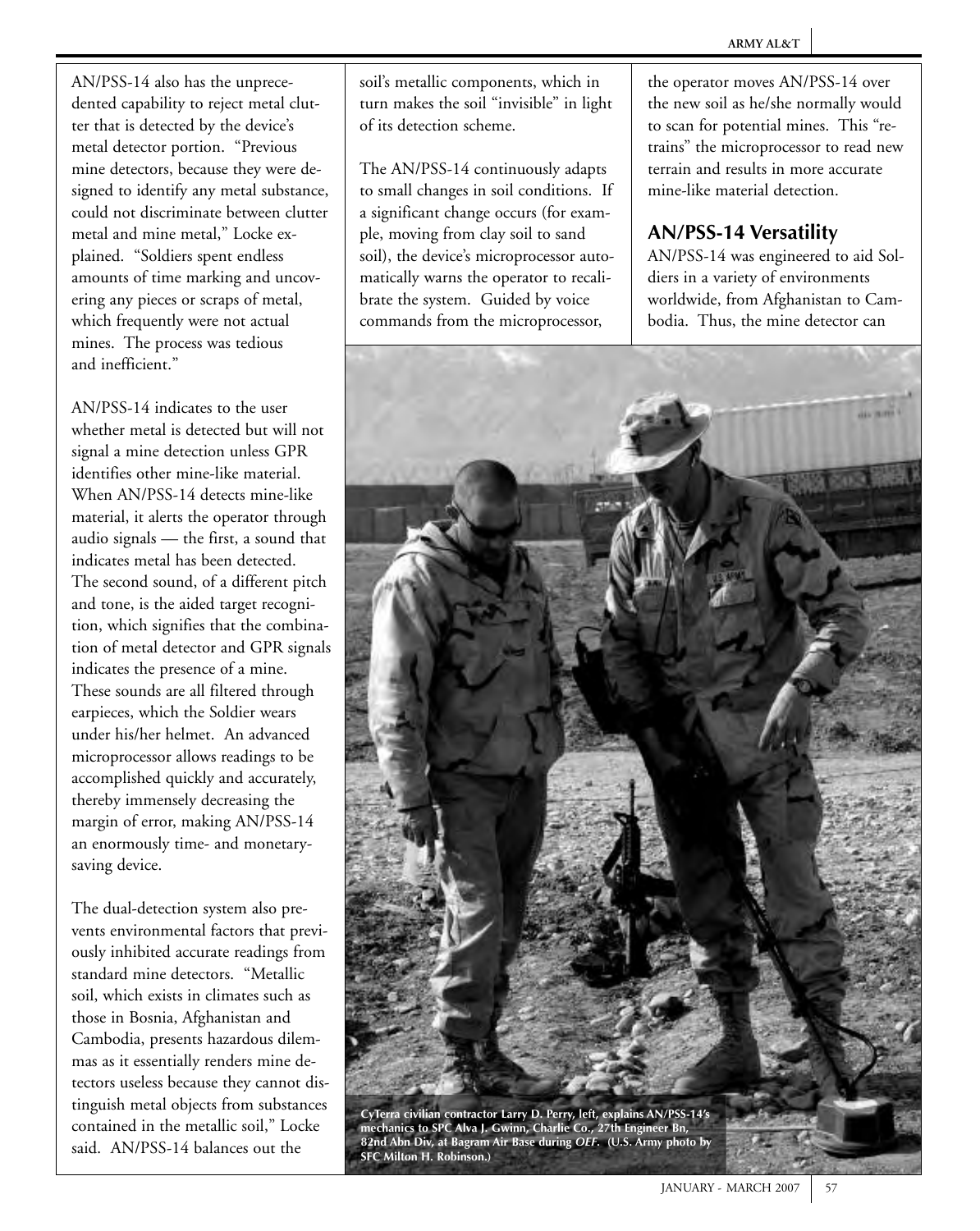operate in virtually all environmental conditions, including ice, water, sand, snow, heat, mud and clay. The device is also lightweight (9.6 pounds) and compact, folding up effortlessly and quickly for easy transportation.

Unlike previous countermine devices, AN/PSS-14's detection function penetrates walls. When placed on one side of the wall, the device's GPR detects movement on the other side of the wall, which "is especially valuable when Soldiers are guarding

The combination of the metal detector and GPR enables AN/PSS-14 to detect anything below the surface with mine-like characteristics, thereby essentially detecting metallic and lowmetallic mines.

against enemies in new or urban territory," Purdy contends.

AN/PSS-14 works in congruence with other countermine systems and devices to give Soldiers the most range of capability possible. Larger, multi-person operated systems, such as the Meerkat, Husky and Buffalo, use metal detector

> technology to detect potential mines and, if possible, destroy them. Systems such as the Aardvark and Hydrema then detonate or destroy those mines to eliminate danger to troops and civilians. Soldier units that use these expansive countermine systems also have handheld AN/PSS-14s for

mine detection. Unlike larger, bulky machinery, AN/PSS-14 functions on rugged and uneven terrain or through thick vegetation. The device is operated by a single Soldier, instead of a crew, making it the prominent device used for off-road path mine detection. In a world of countermine giants, AN/PSS-14 is the hand-held version that enables Soldiers to clear terrain that was previously left unchartered by countermine systems.

# **Training and Repair**

Forward repair facilities are set up in theater for damaged AN/PSS-14s. Locke advises that "there are very few items Soldiers can repair on their AN/PSS-14s." Soldiers bring the damaged AN/PSS-14 to the forward repair facilities, where the problem usually can be amended. More serious technical complications are sent to Tobyhanna Army Depot, PA, for diagnosis